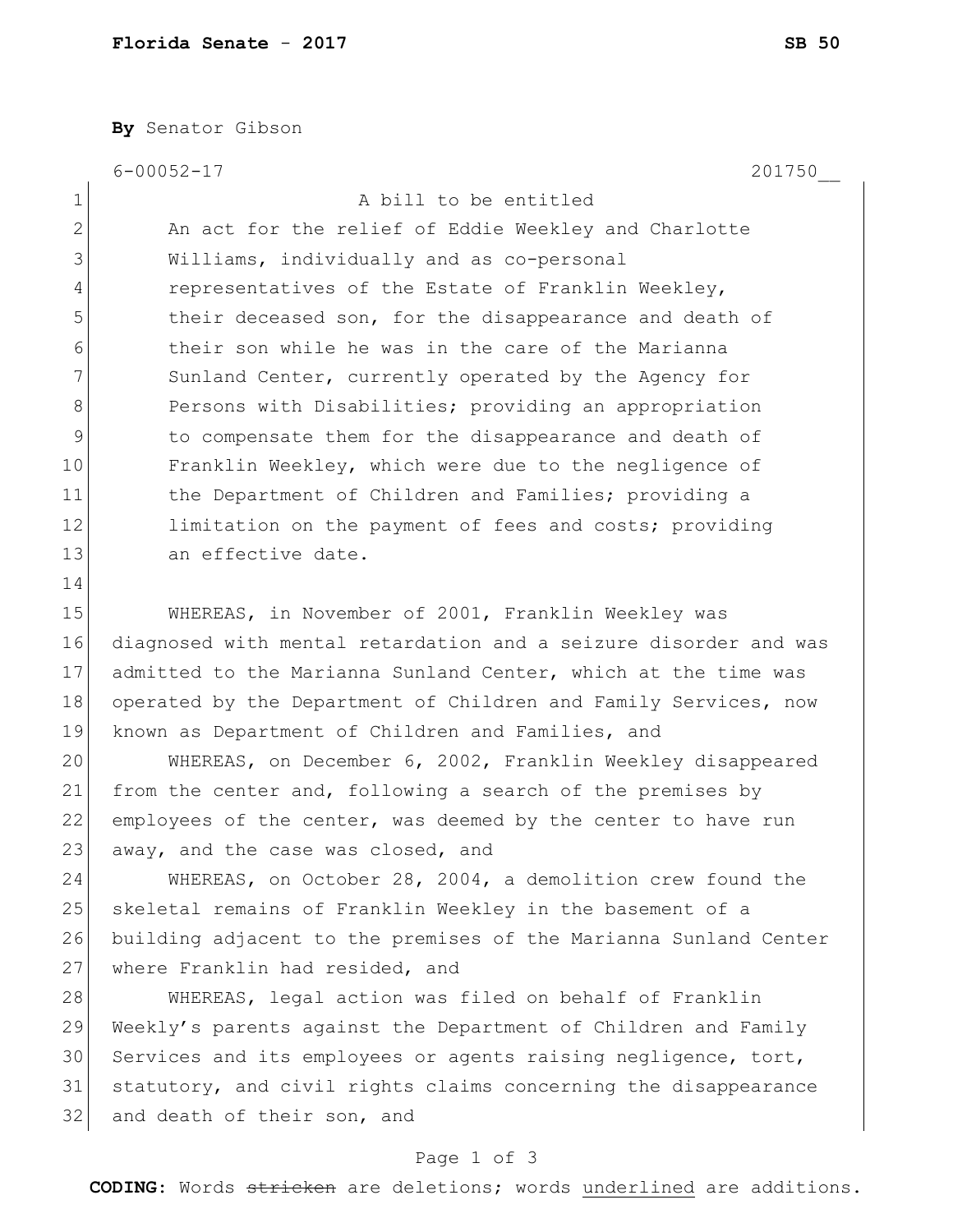|    | 201750<br>$6 - 00052 - 17$                                         |
|----|--------------------------------------------------------------------|
| 33 | WHEREAS, the parties and the Agency for Persons with               |
| 34 | Disabilities, which currently operates the Marianna Sunland        |
| 35 | Center, mediated and reached a settlement of all claims, and       |
| 36 | WHEREAS, the plaintiffs and the Agency for Persons with            |
| 37 | Disabilities entered into a compromise and settlement agreement    |
| 38 | in which they agreed to a claim bill under which the agency will   |
| 39 | pay \$1 million in addition to the \$300,000 it previously paid to |
| 40 | settle claims arising out of this matter, NOW, THEREFORE,          |
| 41 |                                                                    |
| 42 | Be It Enacted by the Legislature of the State of Florida:          |
| 43 |                                                                    |
| 44 | Section 1. The facts stated in the preamble to this act are        |
| 45 | found and declared to be true.                                     |
| 46 | Section 2. The sum of \$1 million is appropriated from the         |
| 47 | General Revenue Fund to the Agency for Persons with                |
| 48 | Disabilities, as successor to the Department of Children and       |
| 49 | Family Services, to be paid for the relief of Eddie Weekley and    |
| 50 | Charlotte Williams, individually and as co-personal                |
| 51 | representatives of the Estate of Franklin Weekley, deceased.       |
| 52 | Section 3. The Chief Financial Officer is directed to draw         |
| 53 | a warrant in favor of Eddie Weekley and Charlotte Williams,        |
| 54 | individually and as co-personal representatives of the Estate of   |
| 55 | Franklin Weekley, deceased, in the sum of \$1 million upon funds   |
| 56 | of the Agency for Persons with Disabilities in the State           |
| 57 | Treasury, and to pay the same out of such funds in the State       |
| 58 | Treasury.                                                          |
| 59 | Section 4. The amount paid by the Agency for Persons with          |
| 60 |                                                                    |
|    | Disabilities pursuant to s. 768.28, Florida Statutes, and the      |

## Page 2 of 3

**CODING**: Words stricken are deletions; words underlined are additions.